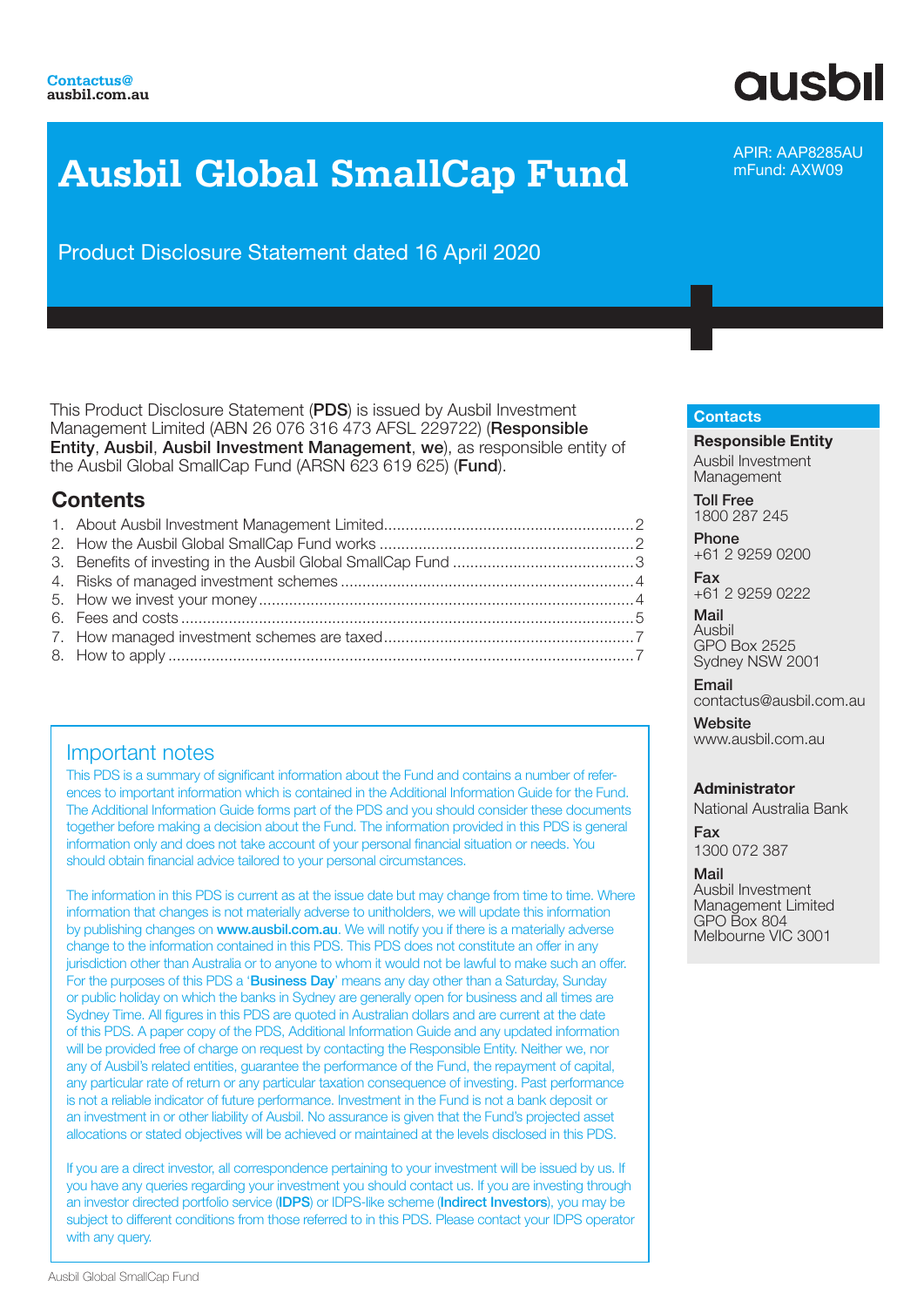# **1. About Ausbil Investment Management Limited**

Ausbil, the Responsible Entity of the Fund, was established in April 1997 and is responsible for the administration, operation and management of the Fund and setting the Fund's investment policy and objectives. As Responsible Entity, Ausbil manages the investments of the Fund.

Ausbil manages Australian and international securities for major superannuation funds, institutional investors, master trust and retail clients as well as being the responsible entity of several registered managed investment schemes. Ausbil is owned by its employees and indirectly by New York Life Investment Management Holdings LLC (New York Life Investments), a wholly owned subsidiary of New York Life Insurance Company.

New York Life Investments, through its multi-boutique investment structure, offers a broad array of investment capabilities. From equity to debt or fixed income, domestic to international, growth to value, indexed to active, large cap to small cap and publicly traded securities to private placements, New York Life Investments, through its multi-boutique investment structure, has a team of investment professionals focused on virtually every sector of the capital markets.

The Responsible Entity has the power to delegate certain duties in accordance with the Corporations Act 2001 (Cth) (Corporations Act) and the constitution of the Fund (Constitution).

The Responsible Entity has appointed National Australia Bank Limited (ABN 12 004 044 937) (National Australia Bank) as the custodian (Custodian) and administrator (Administrator) for the Fund. Subject to the relevant agreements between the Responsible Entity and National Australia Bank, the Responsible Entity, at its discretion, may change the Custodian and Administrator from time to time and appoint additional service providers. The Responsible Entity will notify unitholders of a change in custodian.

# **2. How the Ausbil Global SmallCap Fund works**

The Fund is a registered managed investment scheme under the Corporations Act. This means your money is pooled together with monies from other unitholders. This pool is used to buy investments that are managed on behalf of all unitholders in the Fund.

When you invest in the Fund, you will be issued units in the Fund, rather than directly receiving an interest in the assets of the Fund. Your units will represent the value of your interest in the Fund. The number of units you will receive is dependent on the amount of money you invest and the unit price at the time of your application. You can increase the number of units you hold by reinvesting distributions or making an additional investment, or decrease the number of units you hold by making a withdrawal.

Certain rights are attached to units and these rights are exercisable by the person who owns them (referred to as you, direct investor or unitholders throughout this PDS).

# Applications into the Fund

The minimum initial investment amount is \$20,000. Applications will be processed once the Administrator receives both a valid Application Form for the Fund (Application Form), a valid Client Identification Form (where required) and your application money in cleared funds. Once you have made an initial investment in the Fund, you can make additional investments by fax or mail by submitting an Additional Investment Form and making the relevant payment. The minimum additional investment amount is \$5,000. The Responsible Entity can vary or waive the minimum investment amounts at any time.

Valid applications for units received by the Administrator before 2.30pm on any Business Day will be issued at the application price next calculated for that Business Day. Valid applications for units received by the Administrator after 2.30pm on any Business Day or on a non-Business Day will be issued at the application price calculated for the next Business Day.

The Application Form, Client Identification Form and Additional Investment Form are available at www.ausbil.com.au

# Transacting via mFunds

The Fund is admitted as an mFund product under the ASX Operating Rules. While the Fund is admitted as an mFund, investors are able to buy and sell units in the Fund through mFund. mFund uses CHESS, ASX's electronic settlement system, allowing automated application and redemption of units in the Fund through your ASX broker (or your financial adviser who uses a stockbroking service on your behalf).

> You should also read section 8, 'How to apply' of this PDS and the important information in the Additional Information Guide about 'How the Fund works' and 'How to apply' before making a decision. Go to sections 2 and 11 of the Additional Information Guide available at www.ausbil.com.au

The material relating to 'How the Fund works' may change between the time when you read this PDS and the day when you acquire units.

## Withdrawals from the Fund

The minimum withdrawal amount is \$5,000. You can request the withdrawal of all or part of your investment in the Fund by sending a completed Redemption Form, by fax or mail, to the Administrator.

If your withdrawal request results in your remaining investment in the Fund falling below \$20,000, the Responsible Entity may require you to withdraw your entire balance. The Responsible Entity can vary or waive the minimum withdrawal amount or holding at any time.

Whilst the Fund is liquid, the Responsible Entity will generally pay redemptions within 5 Business Days after processing your request, although the Fund's Constitution permits 21 days from the time of redemption for the payment to be made.

In certain circumstances, such as when there is a freeze on withdrawals, you may not be able to withdraw your units within the usual period upon request.

Withdrawal proceeds will be paid directly into your nominated Australian bank account which must be in your name. Payment of withdrawal proceeds cannot be made to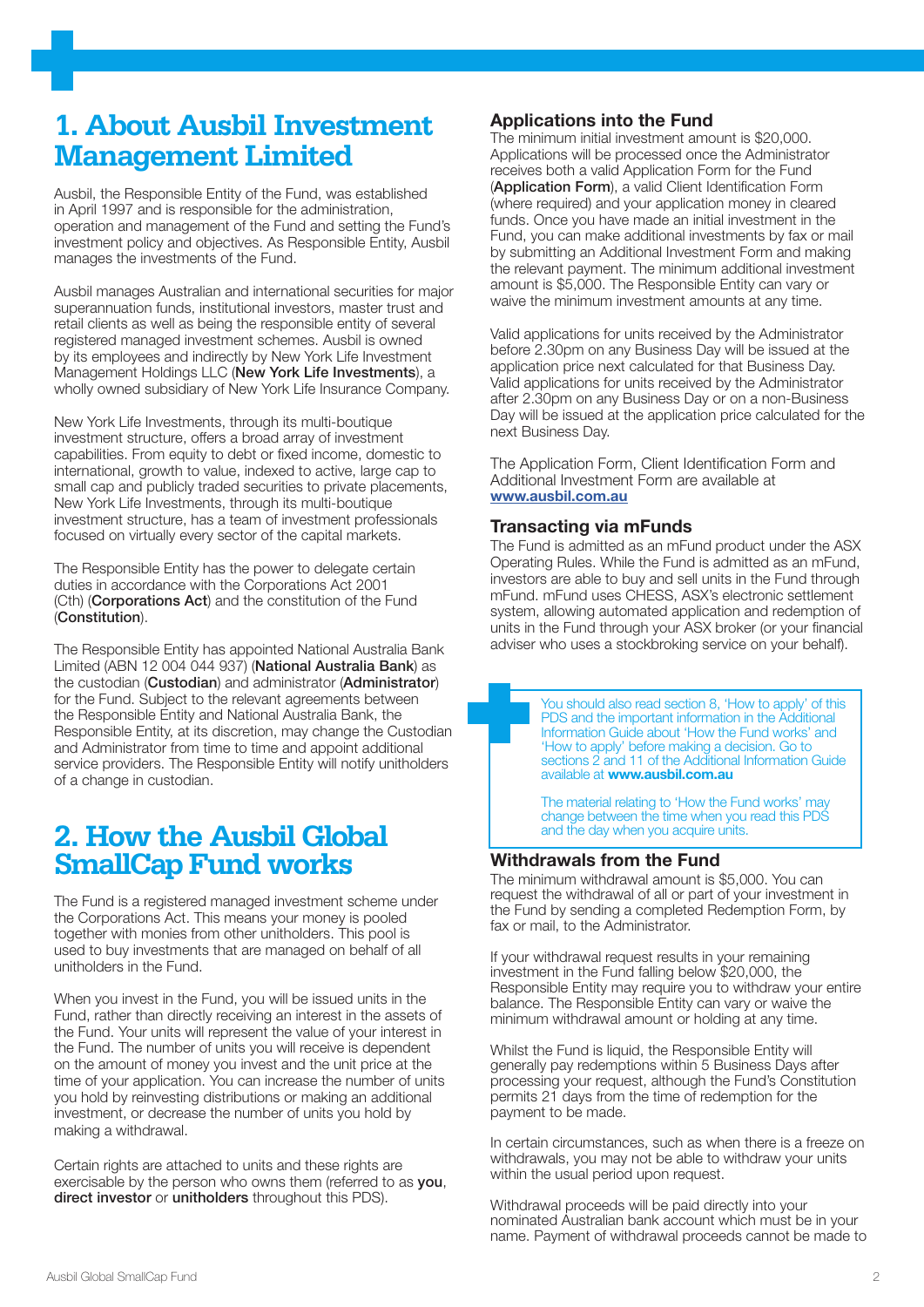#### a third party.

Valid withdrawal requests received by the Administrator before 2.30 pm on any Business Day will be processed using the withdrawal price next calculated for that Business Day. Valid withdrawal requests received by the Administrator after 2.30 pm on any Business Day or on a non-Business Day will be processed at the withdrawal price calculated for the next Business Day.

The Redemption Form is available at **www.ausbil.com.au** 

While the Fund is admitted as an mFund product, investors invested through mFund are able to make a redemption from the Fund using mFund.

#### Unit prices

The unit price is generally calculated each Business Day based on the net asset value (NAV) of the Fund divided by the number of units on issue in the Fund. The NAV of the Fund includes the assets (including income accumulated since the previous distribution) less any liabilities (including borrowings and expenses). Application and withdrawal unit prices are then calculated by applying a buy or sell spread to the NAV unit price. The buy/sell spread is an estimate of the costs of buying and selling the underlying assets of the Fund. For additional information on the buy/sell spread, refer to Section 6, 'Fees and costs'.

The unit price will change as the market value of assets in the Fund rises or falls.

Application and withdrawal unit prices for each Business Day are available at **www.ausbil.com.au** 

If the Responsible Entity receives an incomplete application or redemption request, the transaction request will not be processed until the Responsible Entity receives the correct documentation and will be processed using the unit price on the Business Day the Responsible Entity receives the correct documentation.

## **Distributions**

The Fund generally determines distributions half-yearly (as at 31 December and 30 June), however there may be periods in which no distributions are made, or the Responsible Entity makes interim distributions. The Responsible Entity does not guarantee any particular level of distribution. Distributions are usually paid within 14 days after the end of the distribution period. The distributions you receive are generally assessable income and can be made up of both income and realised capital gains.

Distributions are generally calculated based on the distribution amount divided by the number of units on issue in the Fund. This gives a distributable income amount per unit. Your distribution entitlement is then determined by multiplying the number of units you hold by the distributable income amount per unit. An investor who invests during a distribution period may get back some of their capital as income.

Unless you instruct otherwise, you agree that your distribution entitlement will be reinvested. If you wish to change your distribution payment option please complete a Change of Details Form available at **www.ausbil.com.au** 

You should also read the important information in the Additional Information Guide about 'How the Fund works' and 'Additional information about distributions' before making a decision. Go to sections 2 and 4 of the Additional Information Guide available at www.ausbil. com.au

The material relating to 'How the Fund works' and 'Additional information about distributions' may change between the time when you read this PDS and the day when you acquire units.

# **3. Benefits of investing in the Ausbil Global SmallCap Fund**

#### Significant features

The Fund provides exposure to an actively managed portfolio, predominantly made up of listed global small cap equities.

Ausbil believes that active management of portfolios facilitates consistent and risk controlled outperformance. Ausbil seeks to identify a company's unrecognised growth, which in turn will deliver superior risk adjusted returns over the medium to long-term.

Please refer to Section 5 'How we invest your money' for more features and information on the Fund and its investments.

## Significant benefits

Investing in the Fund offers a range of benefits, including:

- Exposure to global small cap companies: access to a portfolio of global small capitalised companies that individual investors may not be able to invest in directly on their own.
- **Diversification:** the potential to diversify an investment portfolio.
- **Experienced team:** access to Ausbil's experienced global small cap investment management team.
- Regular reporting: direct investors can keep track of their investments through Ausbil's secure client website, **www.ausbil.com.au**. In addition direct investors will receive regular unitholder statements and an annual tax statement.

You should also read the important information in the Additional Information Guide about 'How we invest your money' before making a decision. Go to section 1 of the Additional Information Guide available at www.ausbil.com.au

The material relating to 'How we invest your money' may change between the time when you read this PDS and the day when you acquire units.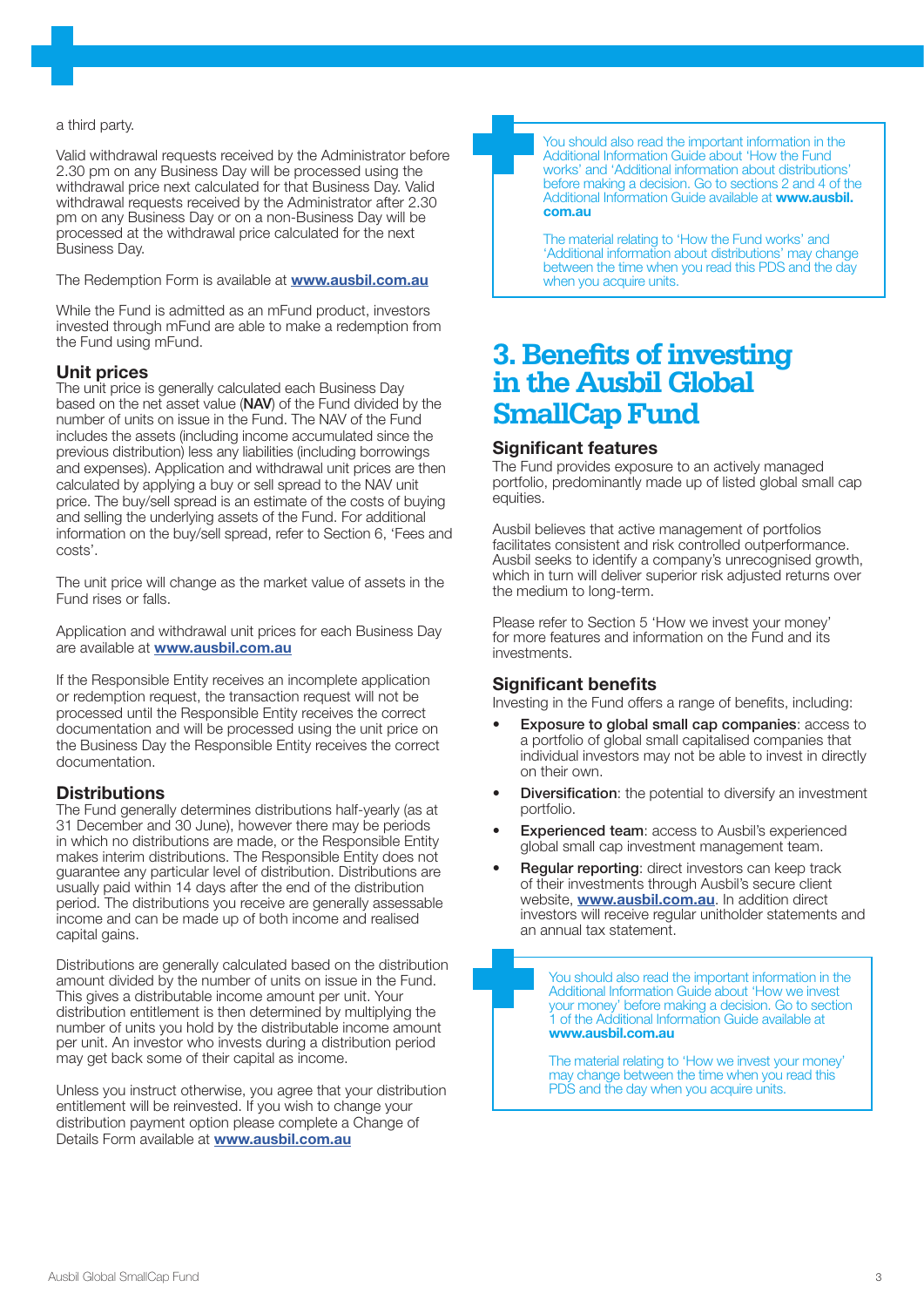# **4. Risks of managed investment schemes**

All investments carry risk. The likely investment return and the risk of losing money are different for each managed investment scheme. Different strategies may carry different levels of risk, depending on the assets that make up the strategy. Assets with the highest long term returns may also carry the highest level of short term risk.

There are significant risks associated with managed investment schemes generally. You should be aware that:

- the value of investments will vary:
- the level of returns will vary, and future returns may differ from past returns;
- returns are not guaranteed and members may lose some of their money;
- laws affecting registered managed investment schemes may change in the future; and
- the level of risk for each person will vary depending on a range of factors including age, investment time frames, where other parts of the member's wealth are invested and the member's risk tolerance.

The key risks associated with the Fund are summarised below. Please refer to the Additional Information Guide for further risks associated with the Fund.

## KEY RISK DESCRIPTION OF RISK

| <b>Market</b><br>risk               | The risk that the market values of the assets in<br>which the Fund invests will fluctuate as a result of<br>factors such as economic conditions, government<br>regulations, market sentiment, local and international<br>political events and environmental and technological<br>issues, each of which can lead to changes in prices<br>and overall market volatility. The value of a security<br>may be influenced by the condition of investment<br>markets (e.g. domestic and international share<br>markets and bond markets etc.), as well as the<br>economic state of particular regions or the returns<br>of other asset classes. Investment markets are<br>impacted by broad factors such as economic<br>conditions including interest rates, the availability<br>of credit, political environment, investor sentiment,<br>global markets and significant external events (e.g.<br>natural disasters). |
|-------------------------------------|----------------------------------------------------------------------------------------------------------------------------------------------------------------------------------------------------------------------------------------------------------------------------------------------------------------------------------------------------------------------------------------------------------------------------------------------------------------------------------------------------------------------------------------------------------------------------------------------------------------------------------------------------------------------------------------------------------------------------------------------------------------------------------------------------------------------------------------------------------------------------------------------------------------|
| <b>Security</b><br>risk             | The value of a security (i.e. a share in a company)<br>may be affected by market sentiment and other<br>factors that may impact the performance of the<br>actual company. Investing in shares of a company<br>will expose an investor to many of the risks to which<br>the individual company is itself exposed. They<br>include such factors as changes in management,<br>actions of competitors and regulators in regard to<br>the company and changes in technology and market<br>trends. Share markets tend to move in cycles, and<br>the individual share price of a security may fluctuate<br>and underperform other investments over extended<br>periods of time. Such risk is considered by Ausbil<br>through its investment process and managed by<br>maintaining a diversified portfolio of securities.                                                                                              |
| <b>Smaller</b><br>companies<br>risk | Smaller companies may include recently established<br>entities with limited public information, or entities<br>engaged in new-to-market concepts which may be<br>speculative in nature. Shares in smaller companies<br>may trade less frequently and in smaller volumes and<br>therefore may be affected by liquidity risk to a greater<br>degree than shares in larger companies. Smaller<br>companies may also have limited operating histories,<br>markets, products lines or financial resources than<br>larger companies. They may also depend heavily on<br>key personnel.                                                                                                                                                                                                                                                                                                                               |

#### KEY RISK DESCRIPTION OF RISK

| Currency<br><b>Risk</b>                 | The risk that the value of, or returns on,<br>investments of the Fund will change due to<br>movements in the exchange rate between<br>the local currency and the Australian dollar.<br>This risk can arise because the Fund holds<br>securities domiciled outside Australia or securities<br>denominated in currencies other than the<br>Australian dollar, which are valued in currencies<br>other than Australian dollars. A change in<br>the value of these currencies relative to the<br>Australian dollar can therefore affect the value<br>of the investment. Ausbil does not hedge the<br>currency exposure of the Fund's investments. For<br>example, a rise in the Australian dollar relative to<br>other currencies may negatively impact the value<br>of the investment. Conversely, a decline in the<br>Australian dollar relative to other currencies may<br>positively impact the value of the investment. |
|-----------------------------------------|--------------------------------------------------------------------------------------------------------------------------------------------------------------------------------------------------------------------------------------------------------------------------------------------------------------------------------------------------------------------------------------------------------------------------------------------------------------------------------------------------------------------------------------------------------------------------------------------------------------------------------------------------------------------------------------------------------------------------------------------------------------------------------------------------------------------------------------------------------------------------------------------------------------------------|
| Inter-<br>national<br>investing<br>risk | Investing internationally carries additional risks.<br>These include:<br>Differences between countries relating to<br>accounting, auditing, financial reporting,<br>taxation, government regulation, securities<br>exchanges and transactional procedures;<br>Foreign markets may have different levels of<br>liquidity, pricing availability, settlement and<br>clearance procedures;<br>Actions of foreign governments, exchange<br>controls, defaults on Government securities,<br>political and social instability;<br>• Exposure to currency risk;<br>Non-resident withholding tax may be deducted<br>$\bullet$<br>from dividend payments made by companies<br>registered overseas.                                                                                                                                                                                                                                 |
| Liquidity<br>risk                       | Securities purchased for the Fund may be<br>liquid at the time of purchase and subsequently<br>become illiquid due to, among other things,<br>events relating to the company, market events,<br>economic conditions, investor perceptions or<br>lack of market participants. The lack of an active<br>trading market may make it difficult to obtain an<br>accurate price for a security. Liquidity risk may<br>also refer to the risk that the Responsible Entity<br>may not be able to pay redemption proceeds.<br>Please see withdrawal risk set out in the<br>Additional Information Guide.                                                                                                                                                                                                                                                                                                                          |
|                                         | You should also read the important information in the                                                                                                                                                                                                                                                                                                                                                                                                                                                                                                                                                                                                                                                                                                                                                                                                                                                                    |

Additional Information Guide about 'Risks of managed investment schemes' before making a decision. Go to section 5 of the Additional Information Guide available at www.ausbil.com.au

The material relating to 'Risks of managed investment schemes' may change between the time when you read this PDS and the day when you acquire units.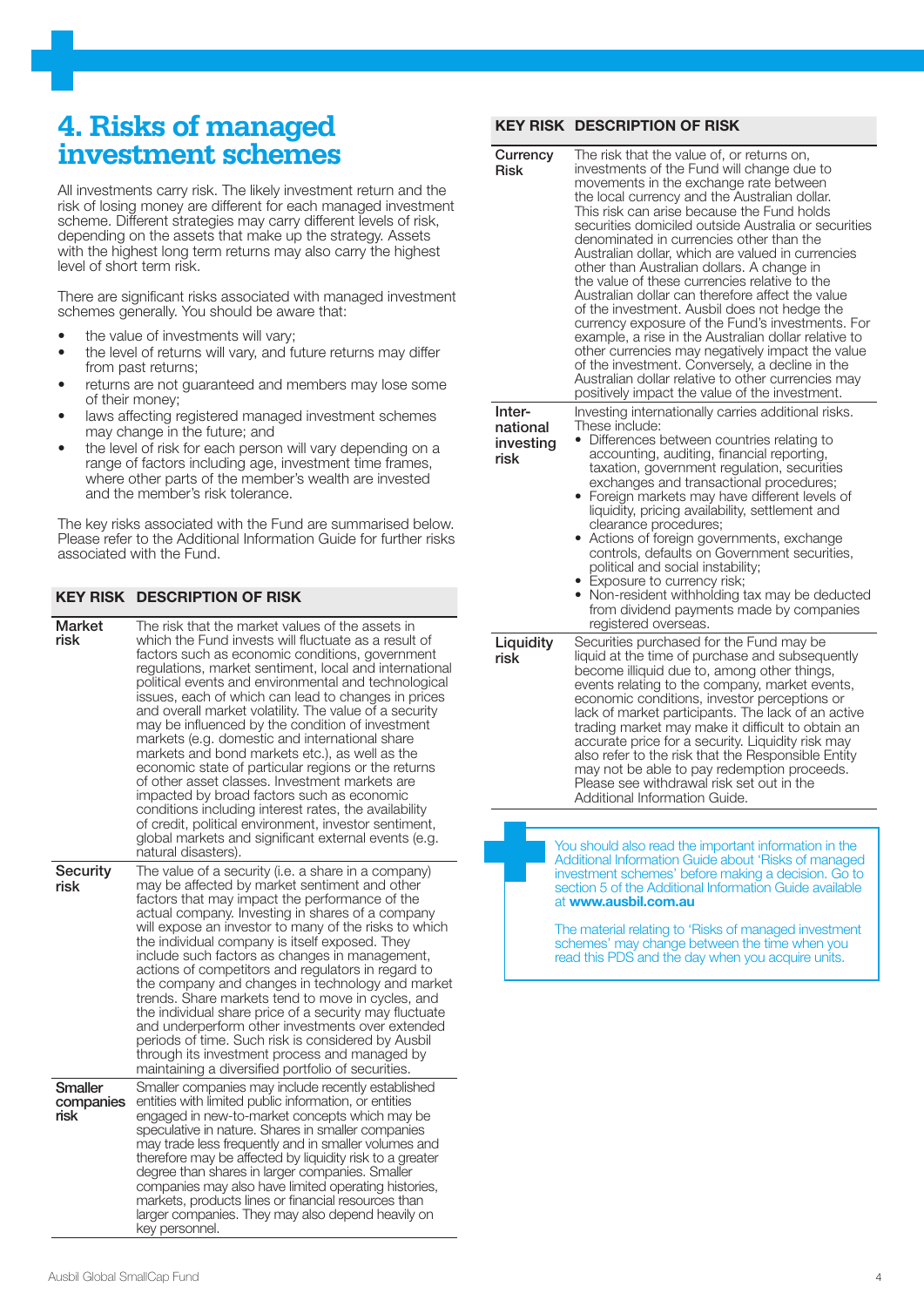# **5. How we invest your money**

When considering an investment in the Fund you should consider the Fund's likely investment return, risk level, your personal circumstances and your investment timeframe. The Responsible Entity recommends you consult a financial adviser for assistance in determining whether the Fund is appropriate for you.

#### Investment objective

To achieve returns (before fees and taxes) in excess of the MSCI World Small Cap Net Total Return (TR) Index in AUD over the long term. There is no guarantee that this objective will be achieved.

#### Investment strategy

Ausbil's active global small cap investment process aims to exploit the inefficiencies within the asset class by investing in quality companies with unrecognised growth potential at attractive valuations. The investment strategy uses both qualitative and quantitative analysis and tools alongside a disciplined risk management process, with the aim of producing consistent and risk controlled outperformance.

#### **Suitability**

The Fund is designed for investors with at least a five year investment time horizon, who wish to benefit from the longterm capital gains available from global small cap equity investments and who are comfortable with fluctuations in capital value in the short to medium term.

#### Benchmark

MSCI World Small Cap Net Total Return (TR) Index in AUD

#### **Investments**

The Fund predominantly invests in a portfolio of listed global small cap equities which are primarily chosen from the MSCI World Small Cap Index.

| <b>SECURITY</b>              | <b>RANGE</b> |
|------------------------------|--------------|
| Global securities            | $90 - 100\%$ |
| Cash or cash like securities | $0 - 10\%$   |

The Fund will generally hold between 50 and 80 listed companies. In addition, it may invest in unlisted companies which are expected to be listed on any recognised exchange.

The Fund will be denominated in Australian dollars and currency exposures will be generally unhedged.

Although the Fund's Constitution permits the use of derivatives and borrowing cash, Ausbil does not intend to use derivatives or borrow cash on behalf of the Fund.

The Fund may move outside the ranges set out above, for example where a large application is received or due to market movements. Ausbil will seek to rebalance the Fund within the ranges in a reasonable period of time.

## Minimum suggested holding period

5+ years

## Standard risk measure

Risk Band: 7

Risk Level: Very high risk of losing money in any year. Likely to produce higher returns over the long term.

#### Labour standards, environmental, social and ethical considerations

Ausbil is a signatory to the United Nations backed Principles for Responsible Investment (PRI). PRI signatories undertake to consider environmental, social (including labour standards) and corporate governance (ESG) factors in its investment decision-making and ownership practices. Ausbil includes an assessment of environmental, social and governance factors in its investment process. Subject to the below restrictions, it does not have a predetermined view on these factors. Instead Ausbil considers these factors, as it becomes aware of them in its investment decisions. In addition, the Fund will not invest in companies that have known involvement in the production and manufacture of, or essential or significant involvement in the distribution and sale of, tobacco, or material involvement in the manufacture, maintenance or delivery of cluster munitions, anti-personnel mines, chemical or biological weapons.

## Changes to Fund details

The Responsible Entity has the right to close or terminate the Fund and change the Fund's investment return objective (including benchmark), asset classes and asset allocation ranges without prior notice in some cases. The Responsible Entity will inform unitholders of any material change to the Fund's details in their next regular communication or as otherwise required by law.

You should also read the important information in the Additional Information Guide about 'How we invest your money' before making a decision. Go to section 1 of the Additional Information Guide available at www.ausbil.com.au The material relating to 'How we invest your money'

may change between the time when you read this PDS and the day when you acquire units.

# **6. Fees and costs**

#### Did you know?

Small differences in both investment performance and fees and costs can have a substantial impact on your long term returns.

For example, total annual fees and costs of 2% of your investment balance rather than 1% could reduce your final return by up to 20% over a 30-year period (for example, reduce it from \$100,000 to \$80,000).

You should consider whether features such as superior investment performance or the provision of better member services justify higher fees and costs.

You may be able to negotiate to pay lower contribution fees and management costs where applicable. Ask the fund or your financial adviser.

#### To find out more

If you would like to find out more, or see the impact of the fees based on your own circumstances, the Australian Securities and Investments Commission (ASIC) website (www.moneysmart.gov.au) has a managed funds fee calculator to help you check out different fee options.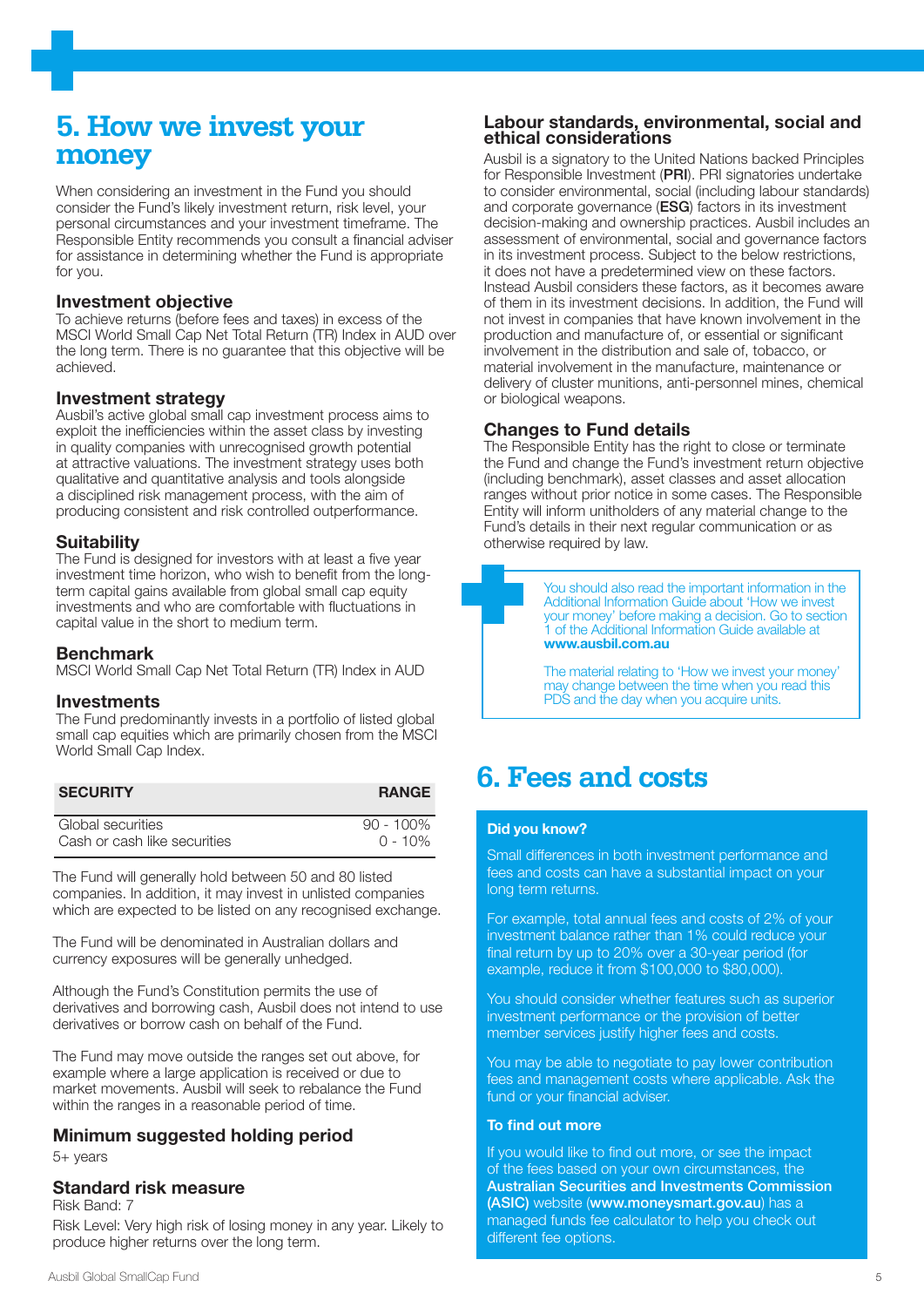The information in the table below can be used to compare costs between different simple managed investment schemes.

Fees and costs can be paid directly from your investment or deducted from investment returns. For information on tax please see Section 7 of this PDS.

You can use the ASIC calculator to calculate the effect of fees and costs on your account balances.

| <b>TYPE OF FEE OR</b><br><b>COST</b>             | <b>AMOUNT</b>                 |  |  |
|--------------------------------------------------|-------------------------------|--|--|
| Fees when your money moves in or out of the Fund |                               |  |  |
| Establishment fee:                               | Not applicable                |  |  |
| Contribution fee:                                | Not applicable                |  |  |
| Withdrawal fee:                                  | Not applicable                |  |  |
| Exit fee:                                        | Not applicable                |  |  |
| Management costs $1, 2$                          |                               |  |  |
| The fees and costs for managing your investment  |                               |  |  |
| Management fee <sup>3</sup>                      | 1.20%                         |  |  |
| Performance fee <sup>3</sup>                     | 20.5% of the difference       |  |  |
|                                                  | between the Fund              |  |  |
|                                                  | Performance and the return of |  |  |
|                                                  | the Performance Fee Hurdle    |  |  |

Indirect costs4 0.00% 1. Unless otherwise stated, all fees and costs in this PDS are quoted inclusive of any GST and net of any input tax credits (ITCs) or reduced input tax credits (RITCs) that are expected to be available to the Fund.

Where RITCs are available, the prescribed rate is currently 55% or 75%, depending on the nature of the fee or cost incurred.

- 2. Adviser fees may also apply. See below for more details.
- 3. For certain wholesale clients (as defined in the Corporations Act 2001), Ausbil may, at its discretion and in accordance with ASIC Policy and the Corporations Act, negotiate, rebate or waive all or part of Ausbil's fees. Please refer to 'Can fees be different for different unitholders?' in Section 8 of the Additional Information Guide.
- 4. Calculated with reference to the financial year ending 30 June 2019 and calculated on the gross asset value of the Fund. During the financial year the Fund incurred 0.01% of abnormal expenses which related to circumstances which the Responsible Entity does not currently consider will occur in the future and is not included in this figure. Please refer to the 'Example of annual fees and costs for the Fund' on page 7 of this PDS.

## Additional explanation of fees and costs

## Management costs

Management costs comprise the additional fees or costs that you incur by investing in the Fund rather than investing directly in the underlying assets. They include indirect costs but do not include transactional and operational costs (ie. costs associated with investing the underlying assets, some of which may be recovered from unitholders through buy/sell spreads).

#### Management fee

The management fee is calculated on the gross asset value of the Fund and is payable to the Responsible Entity for managing the assets of the Fund and overseeing the operations of the Fund. The fee is accrued daily and paid monthly in arrears from the Fund's assets.

#### Performance fee

The performance fee is calculated as 20.5% of the difference between the Fund Performance and the return of the Performance Fee Hurdle, which is the MSCI World Small Cap Net Total Return (TR) Index in AUD, including a hurdle of 1.20% pa, multiplied by the Fund's gross asset value. The fee is accrued daily and paid monthly in arrears from the Fund's assets.

#### Indirect costs

Indirect costs are any amount, not already disclosed as a fee or cost, which reduces (directly or indirectly) the value of the underlying investments and the performance return of the Fund. This includes expenses (see below), and may include fees and costs incurred by underlying investment vehicles plus costs involved in trading certain derivative products which are used as part of the Fund's investment strategy.

#### Expenses

Under the Fund's constitution, the Responsible Entity is entitled to recover expenses incurred in the proper performance of the Fund's operations. For the duration of the PDS the Responsible Entity will not recover normal expenses from the Fund and the Responsible Entity will pay these amounts from its management fee. However, if the Responsible Entity incurs abnormal expenses, then it may deduct these expenses from the Fund's assets.

# Transactional and operational costs

In managing the assets of the Fund, the Fund may incur transaction costs such as brokerage, settlement and clearing costs, stamp duty and bid-ask spreads charged by transaction counterparties when assets are bought and sold. These costs are generally incurred as a result of applications or redemptions from the Fund or when the Fund sells or buys assets as part of its day to day trading activities.

#### Buy/sell spread

The buy/sell spreads are an additional cost to you when applying and withdrawing from the Fund and are not a fee paid to the Responsible Entity. They are paid to the Fund to ensure other unitholders are not disadvantaged by a unitholder applying or redeeming from the Fund.

#### Other transactional costs

Transaction costs that arise when assets of the Fund are changed in connection with an investment decision are paid out of Fund assets and are reflected in the Fund's unit price. These costs are an additional implicit cost to you and are not paid to the Responsible Entity.

## Can the fees change?

The fees and costs described in this PDS can change and the Constitution permits higher fees to be charged. The Responsible Entity will provide 30 days' written notice in advance of any proposed increase in its fees. The Responsible Entity cannot charge more than the Constitution allows. If the Responsible Entity wishes to raise fees above the maximum amount allowed for in the Constitution the approval of unitholders would be required. The Responsible Entity reserves the right to waive or reduce any of the fees and costs described in this PDS without prior notice.

# Additional fees may apply

Additional fees may be paid to a financial advisor if you have consulted a financial adviser. You should refer to the Statement of Advice provided by your financial adviser in which details of the fees are set out. In the case of applications made via mFund, additional fees may be charged by your broker - refer to the Financial Services Guide which will be provided by your broker. Indirect Investors accessing the Fund through an IDPS may incur additional fees and costs. As well as reading this PDS, Indirect Investors should read their IDPS operator's offer document, which explains the fees payable by the Indirect Investor to the IDPS operator.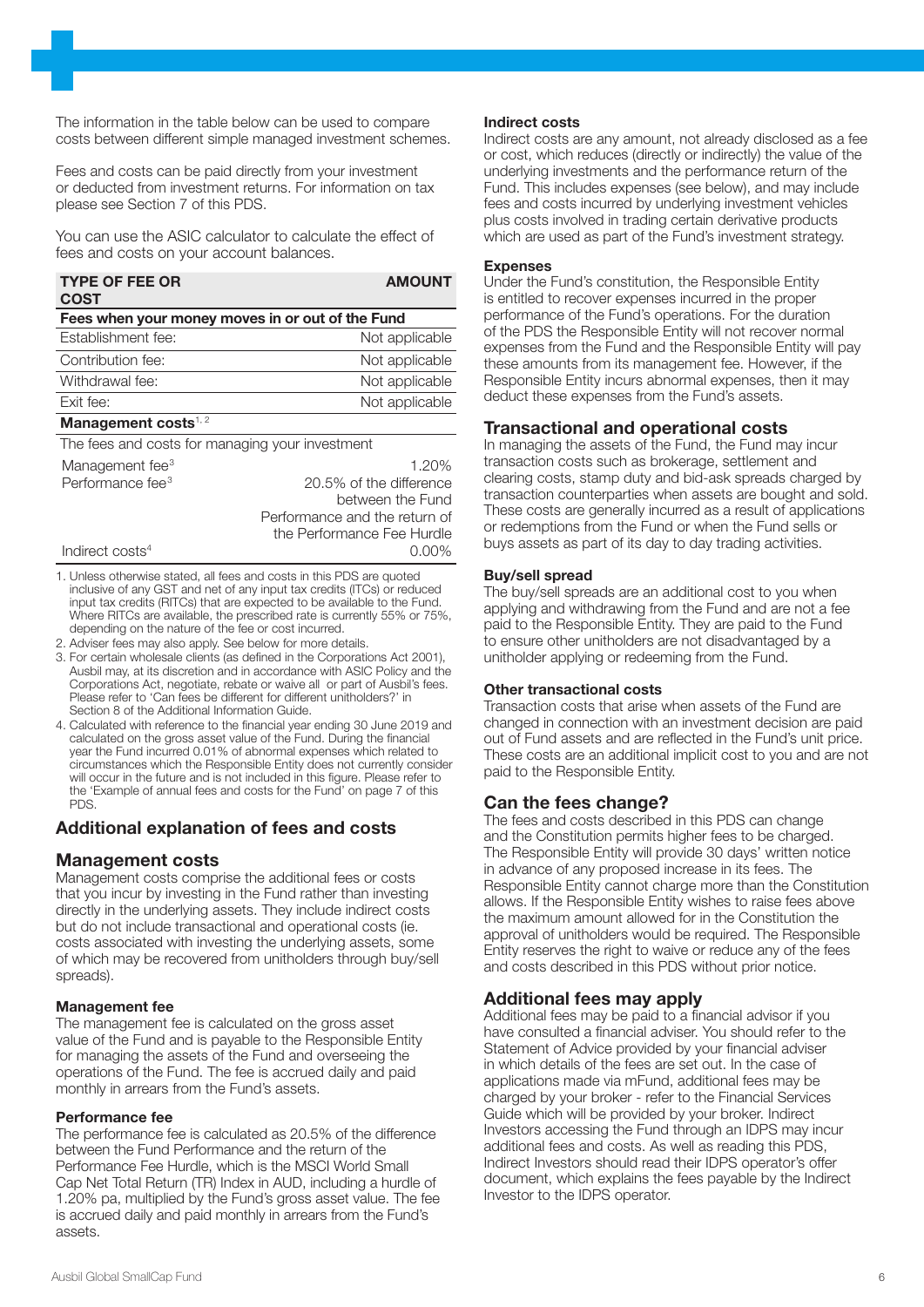#### Example of annual fees and costs for the Fund

This table gives an example of how the fees and costs in the Fund can affect your investment over a one-year period. You should use this table to compare the Fund with other managed investment products.

| <b>EXAMPLE</b>                     | <b>BALANCE OF \$50,000 WITH</b><br>A CONTRIBUTION OF \$5,000<br><b>DURING YEAR<sup>1</sup></b>                                                                                      |
|------------------------------------|-------------------------------------------------------------------------------------------------------------------------------------------------------------------------------------|
| Contribution<br>Fees               | Nil For every additional \$5,000 you<br>put in, you will be charged \$0.                                                                                                            |
| <b>PLUS</b><br>Management<br>Costs | <b>And,</b> for every \$50,000 you<br>2.07% <sup>2</sup> have in the Fund, you will be<br>charged \$1,035.00 each year.                                                             |
| <b>EQUALS</b><br>Cost of Fund      | If you had an investment of<br>\$50,000 at the beginning of<br>the year and you put in an<br>additional \$5,000 during that<br>year <sup>1</sup> , you would be charged<br>fees of: |
|                                    | \$1,035,00 <sup>3</sup>                                                                                                                                                             |

What it costs you will depend on the investment option you choose and the fees you negotiate.

- 1. Assumes the \$5,000 contribution occurs on the last Business Day of that year. Therefore, management costs are calculated using the \$50,000 balance only.
- 2. The management cost shown is the indirect cost ratio for the year ending 30 June 2019, which is calculated on the average net asset value for the Fund. Past performance is not a reliable indicator of future performance and the Fund's actual performance fee will be based on the Fund's performance over the relevant period.
- 3. In reality, the actual investment balance of the Fund will vary daily and the actual fees and expenses charged which are based on the value of the Fund will therefore also vary daily. Additional fees may apply. Please note this example doesn't capture all the fees and costs that may apply to you, such as the buy/sell spread.

You should also read the important information in the Additional Information Guide about 'Fees and other costs' before making a decision. Go to section 8 of the Additional Information Guide available at www.ausbil.com.au

The material relating to 'Fees and other costs' may change between the time when you read this PDS and the day when you acquire units.

# **7. How managed investment schemes are taxed**

WARNING: Investing in a registered managed investment scheme is likely to have tax consequences and you are strongly advised to obtain your own professional tax advice regarding your position, as tax laws are complex and subject to change, and unitholders' individual circumstances vary.

The Fund generally distributes or allocates all of its income each year so that the Fund itself is not subject to tax. As a unitholder you will be assessed for tax on your share of the taxable income generated by the Fund, including any net realised capital gains. The Fund does not pay tax on behalf of Australian unitholders.

Withdrawing units in the Fund may result in a taxable gain or loss.

On your Application Form you may provide the Responsible Entity with your Tax File Number (TFN), TFN exemption or an Australian Business Number (ABN). It is not compulsory for you to quote a TFN, TFN exemption or ABN, but if you do not then the Responsible Entity is required to deduct tax from any income distribution payable to you at the maximum personal tax rate plus Medicare levy and any other applicable Government charges. The Responsible Entity is permitted to collect TFNs under relevant tax law.

> You should also read the important information in the Additional Information Guide about 'Taxation considerations' before making a decision. Go to section 9 of the Additional Information Guide available at www.ausbil.com.au

The material relating to 'Taxation considerations' may change between the time when you read this PDS and the day when you acquire units.

# **8. How to apply**

#### Initial investment

- 1. Read this PDS together with the Additional Information Guide.
- 2. Complete and sign the Application Form.
- 3. Complete and sign the Taxation Information Form.
- 4. Complete the relevant Client Identification Form.
- 5. Make payment of monies. Payment details are provided on the Application Form.
- 6. Mail (not fax) the Application Form, Client Identification Form and cheque (if payment by cheque) to: Ausbil Investment Management Limited GPO Box 804 Melbourne VIC 3001
- 7. Upon receipt of confirmation of your initial investment in the Fund you can then start to make additional investments into the Fund.

The PDS, Additional Information Guide, Application Form, Taxation Information Form and Client Identification Form are available at **www.ausbil.com.au** or by calling Ausbil on 1800 287 245 (toll free).

Please note: To address money laundering and terrorism risks, verification of each unitholder's identity is a prerequisite for all new unitholders. If the Responsible Entity does not receive all valid documents with your relevant Application Form or the Responsible Entity is unable to verify your identity at any time, the Responsible Entity may not be able to process your application for an investment or may not process any future withdrawal requests.

If you are an Indirect Investor investing via an IDPS you must complete the documentation which your IDPS operator requires.